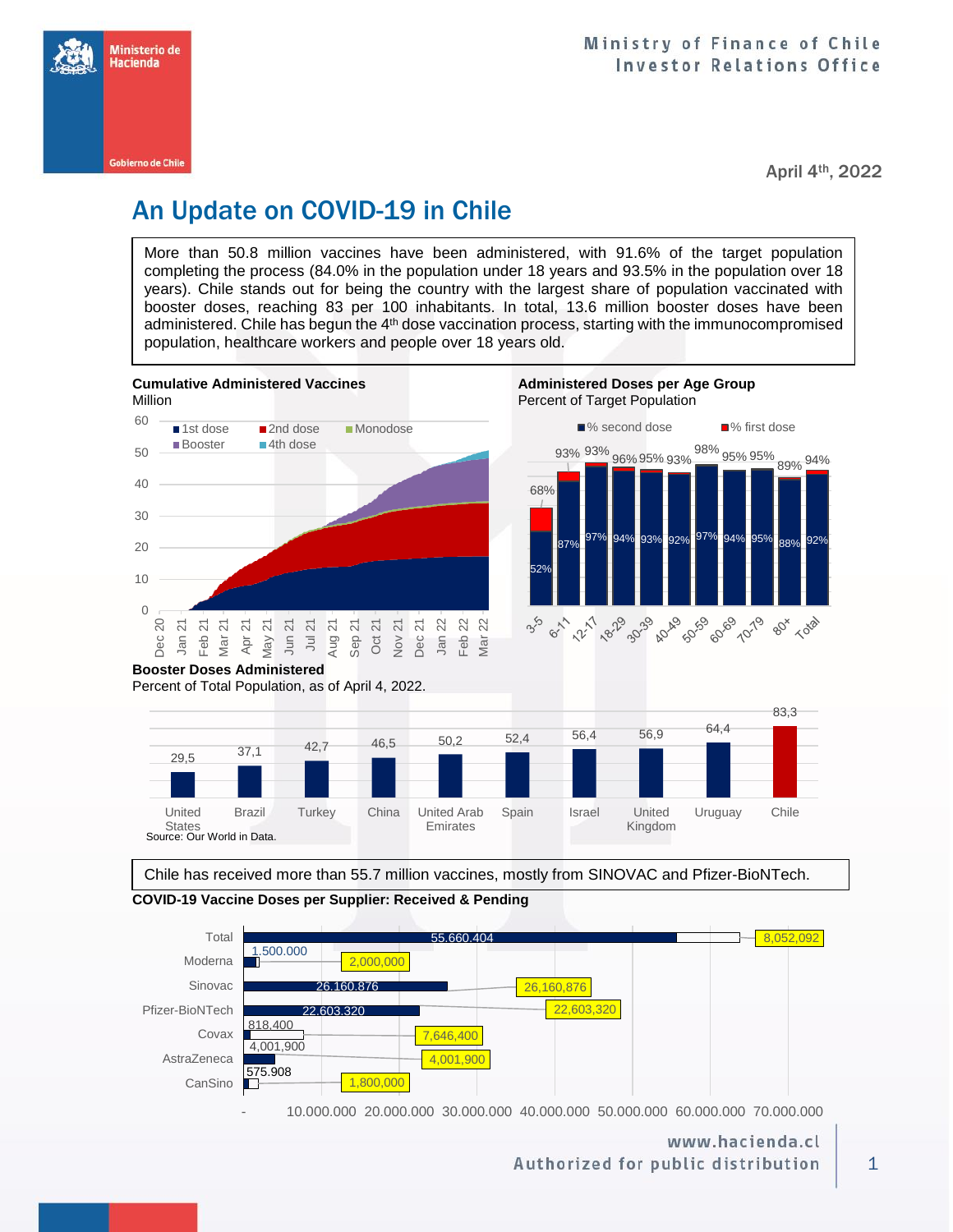## Ministry of Finance of Chile **Investor Relations Office**

April 4th, 2022

During last weeks cases have been decreasing as well PCR test positivity rates. ICU occupancy levels, deaths and hospital capacity remain at moderate levels.

#### **COVID-19 Cases in Chile PCR Test Positivity Rate PCR Test Positivity Rate**

 $220$ 

**Marginalu** 

People (thousands), Data through April 3rd

# . Data through April 3rd.



Currently, 65.8% of the national population is in Paso 4 (Step 4) and 28.9% of its population is in Paso 3 (Step 3).



Percent deviation with respect to pre-Covid levels



2